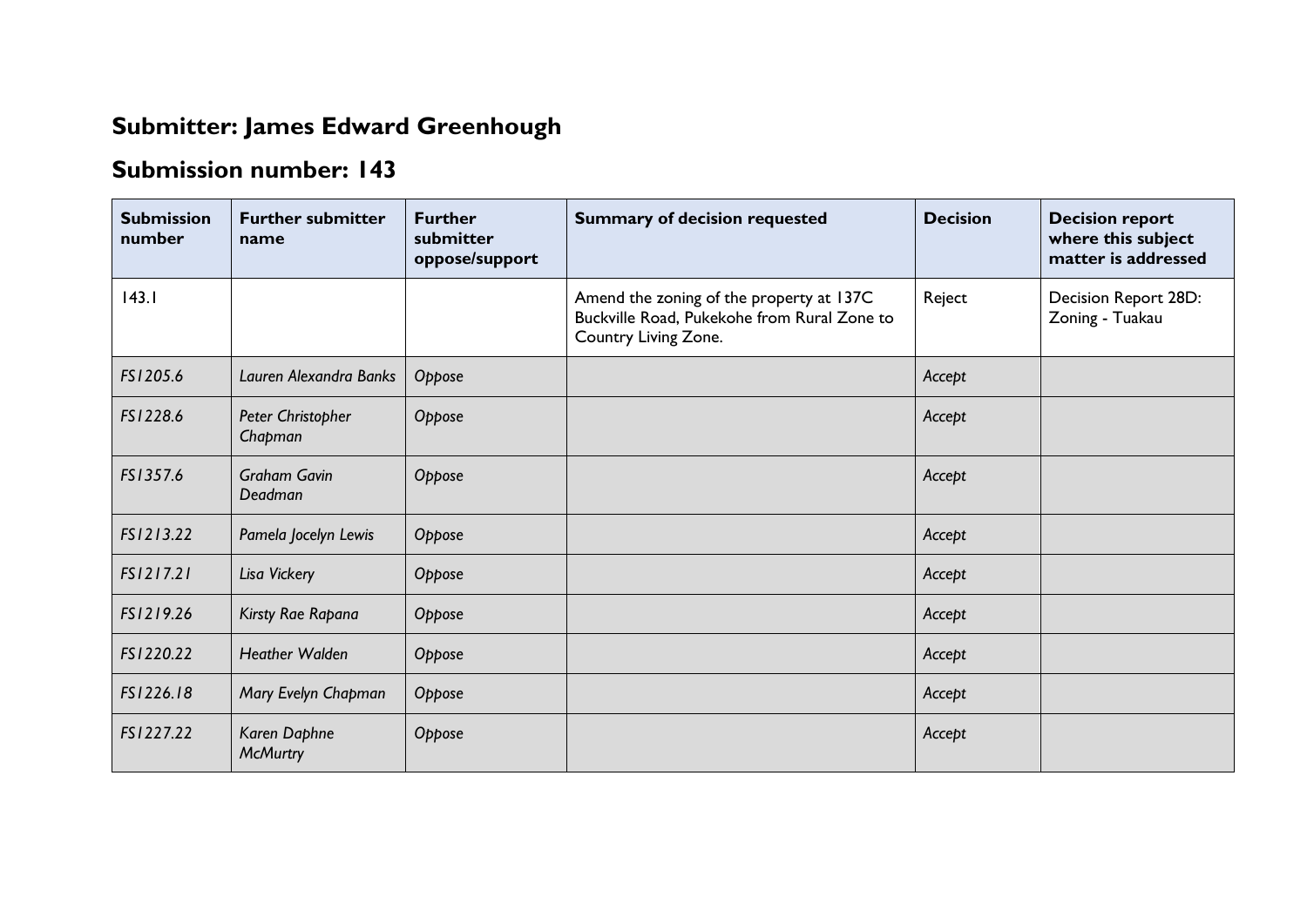| <b>Submission</b><br>number | <b>Further submitter</b><br>name | <b>Further</b><br>submitter<br>oppose/support | <b>Summary of decision requested</b> | <b>Decision</b> | <b>Decision report</b><br>where this subject<br>matter is addressed |
|-----------------------------|----------------------------------|-----------------------------------------------|--------------------------------------|-----------------|---------------------------------------------------------------------|
| FS1229.22                   | James Wilson McMurtry            | Oppose                                        |                                      | Accept          |                                                                     |
| FS1230.22                   | Nichola Taylor                   | Oppose                                        |                                      | Accept          |                                                                     |
| FS1231.18                   | John Scott                       | Oppose                                        |                                      | Accept          |                                                                     |
| FS1232.18                   | Anthony Montagna                 | Oppose                                        |                                      | Accept          |                                                                     |
| FS1233.22                   | Andrea Scott                     | Oppose                                        |                                      | Accept          |                                                                     |
| FS1234.22                   | Scott Taylor                     | Oppose                                        |                                      | Accept          |                                                                     |
| FS1235.18                   | <b>Kirsten Marx</b>              | Oppose                                        |                                      | Accept          |                                                                     |
| FS1236.26                   | Lynda Mellsop                    | Oppose                                        |                                      | Accept          |                                                                     |
| FS1237.22                   | <b>Bronwyn McMurtry</b>          | Oppose                                        |                                      | Accept          |                                                                     |
| FS1238.26                   | <b>Grant David Maclean</b>       | Oppose                                        |                                      | Accept          |                                                                     |
| FS1239.22                   | <b>Ruth Phillips</b>             | Oppose                                        |                                      | Accept          |                                                                     |
| FS1240.26                   | Linda Andrew                     | Oppose                                        |                                      | Accept          |                                                                     |
| FS1241.26                   | <b>Calvin Andrew</b>             | Oppose                                        |                                      | Accept          |                                                                     |
| FS1242.26                   | Faine Delwyn Mende               | Oppose                                        |                                      | Accept          |                                                                     |
| FS1243.22                   | <b>Nicole Ormsby</b>             | Oppose                                        |                                      | Accept          |                                                                     |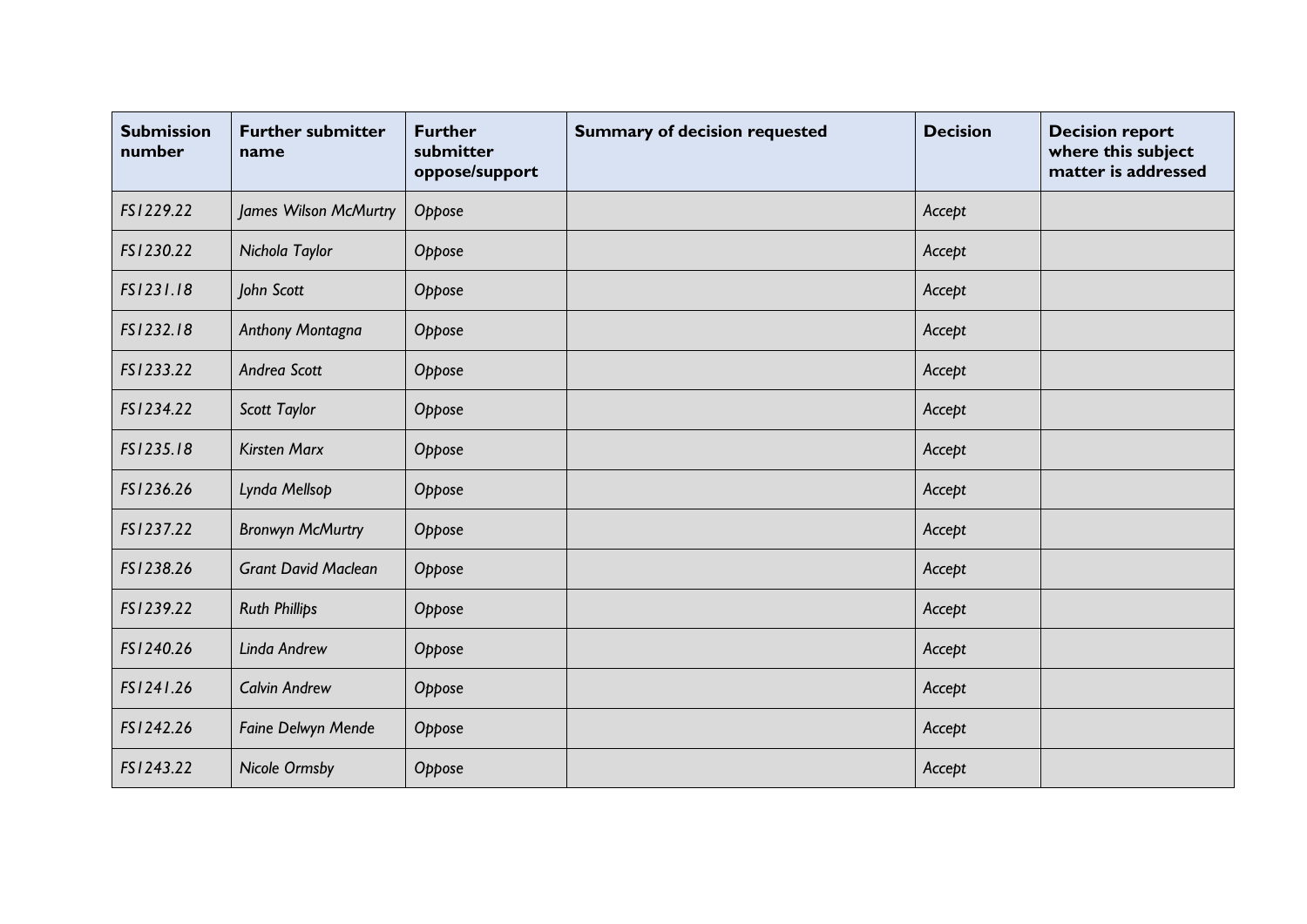| <b>Submission</b><br>number | <b>Further submitter</b><br>name           | <b>Further</b><br>submitter<br>oppose/support | <b>Summary of decision requested</b> | <b>Decision</b> | <b>Decision report</b><br>where this subject<br>matter is addressed |
|-----------------------------|--------------------------------------------|-----------------------------------------------|--------------------------------------|-----------------|---------------------------------------------------------------------|
| FS1245.22                   | <b>Maire Enterprises</b><br><b>Limited</b> | Oppose                                        |                                      | Accept          |                                                                     |
| FS1246.22                   | Sharageen Holdings<br>Limited              | Oppose                                        |                                      | Accept          |                                                                     |
| FS1247.22                   | <b>Tammy Baker</b>                         | Oppose                                        |                                      | Accept          |                                                                     |
| FS1290.17                   | Anthony James Parker                       | Oppose                                        |                                      | Accept          |                                                                     |
| FS1336.22                   | <b>Gary Finlay</b>                         | Oppose                                        |                                      | Accept          |                                                                     |
| FS1351.26                   | Shana King                                 | Oppose                                        |                                      | Accept          |                                                                     |
| FS1352.26                   | Graydon Millen                             | Oppose                                        |                                      | Accept          |                                                                     |
| FS1354.26                   | Peter Francis Montagna                     | Oppose                                        |                                      | Accept          |                                                                     |
| FS1355.26                   | Justine Wootton                            | Oppose                                        |                                      | Accept          |                                                                     |
| FS1356.22                   | Elizabeth Jean<br>Deadman                  | Oppose                                        |                                      | Accept          |                                                                     |
| FS1358.22                   | Graham A Deadman                           | Oppose                                        |                                      | Accept          |                                                                     |
| FS1359.22                   | <b>Oshila Greathead</b>                    | Oppose                                        |                                      | Accept          |                                                                     |
| FS1360.18                   | Nesdam & Fisk Madsen<br><b>Trust</b>       | Oppose                                        |                                      | Accept          |                                                                     |